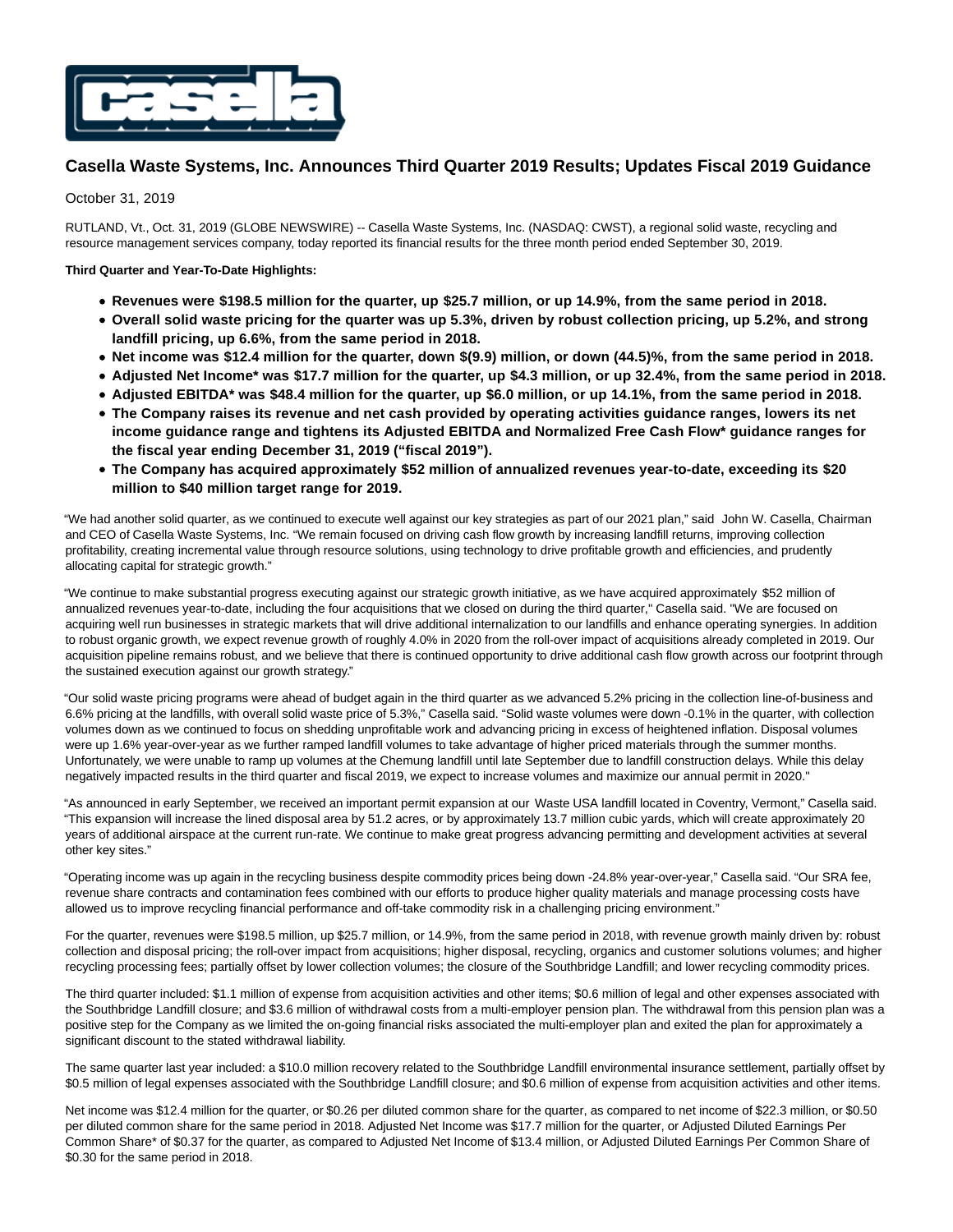Operating income was \$18.5 million for the quarter, down \$(10.4) million from the same period in 2018. Adjusted Operating Income\* was \$23.8 million for the quarter, up \$3.8 million from the same period in 2018. Adjusted EBITDA was \$48.4 million for the quarter, up \$6.0 million from the same period in 2018, with strength across almost all lines-of-business.

For the nine months ended September 30, 2019, revenues were \$549.7 million, up \$63.7 million, or 13.1%, from the same period in 2018.

Net income was \$22.6 million, or \$0.47 per diluted common share year-to-date, as compared to net income of \$20.1 million, or \$0.46 per diluted common share for the same period in 2018. Adjusted Net Income was \$30.4 million, or \$0.64 per diluted common share year-to-date, as compared to \$23.0 million, or \$0.52 per diluted common share for the same period in 2018.

Operating income was \$38.5 million year-to-date, down \$(6.4) million from the same period in 2018. Adjusted Operating Income was \$46.4 million year-to-date, up \$5.9 million from the same period in 2018. Adjusted EBITDA was \$115.4 million year-to-date, up \$11.3 million from the same period in 2018.

Net cash provided by operating activities was \$71.5 million year-to-date, as compared to \$89.9 million for the same period in 2018, with the reduction year-over-year mainly due to: timing differences in cash receipts associated with accounts receivable and cash outflows associated with accounts payable that are expected to normalize through the remainder of the fiscal year; the adoption of Accounting Standards Codification ("ASC") Topic 842, Leases on January 1, 2019, which shifted payments on landfill operating lease contracts from an investing activity to an operating activity on the statement of cash flows, with this change only impacting the financial statement classification of this cash outflow; and a reduction in accrued liabilities due to cash outflows associated with the remediation project at a former scrap yard owned by one of our subsidiaries in Potsdam, New York and the Southbridge Landfill closure.

Normalized Free Cash Flow was \$24.1 million year-to-date, as compared to \$37.3 million for the same period in 2018. Normalized Free Cash Flow year-to-date included the following adjustments: \$11.1 million of landfill closure, site improvement and remediation expenditures associated with the Potsdam remediation project and the Southbridge Landfill closure; \$2.2 million of cash outlays related to acquisition activities and other items; \$2.6 million of cash outlays associated with the Waste USA landfill expansion; and \$11.9 million of capital expenditures primarily related to acquisitions.

## **Outlook**

"Given the strength in our solid waste, recycling, and customer solutions operations combined with the expected contribution from the acquisitions we have completed year-to-date, we are updating our guidance ranges for fiscal 2019," Casella said.

The Company updated guidance for fiscal 2019 by estimating results in the following ranges:

- Revenues between \$735 million and \$745 million (raised from \$720 million and \$735 million);
- Net income between \$31 million and \$34 million (lowered from \$35 million and \$39 million);
- Adjusted EBITDA between \$154 million and \$157 million (updated from \$153 million and \$157 million);
- Net cash provided by operating activities between \$114 million and \$117 million (raised from \$111 million and \$115 million); and
- Normalized Free Cash Flow between \$52 million and \$55 million (updated from \$51 million and \$55 million).

Adjusted EBITDA and Normalized Free Cash Flow related to fiscal 2019 are described in the Reconciliation of 2019 Outlook Non-GAAP Measures section of this press release. Net income and Net cash provided by operating activities are provided as the most directly comparable GAAP measures to Adjusted EBITDA and Normalized Free Cash Flow, respectively, however these forward-looking estimates for fiscal 2019 do not contemplate any unanticipated or non-recurring impacts.

#### **Conference call to discuss quarter**

The Company will host a conference call to discuss these results on Friday, November 1, 2019 at 9:00 a.m. Eastern Time. Individuals interested in participating in the call should dial (877) 838-4153 or for international participants (720) 545-0037 at least 10 minutes before start time. The Conference ID is 839 5638 for the call and the replay.

The call will also be webcast; to listen, participants should visit the company's website at [http://ir.casella.com a](https://www.globenewswire.com/Tracker?data=jHt530M8C02wP8NhRi-eNdDyStayFOYMkZ00Gfykm_nkBWgO6UuzsU-dw_GRLeWAcBKOSQgCx2x21MqzN-2P9GZEejZ9hzXG-G2YrXw7afE=)nd follow the appropriate link to the webcast. A replay of the call will be available on the Company's website, or by calling (855) 859-2056 or (404) 537-3406 (Conference ID 839 5638).

## **About Casella Waste Systems, Inc.**

Casella Waste Systems, Inc., headquartered in Rutland, Vermont, provides resource management expertise and services to residential, commercial, municipal and industrial customers, primarily in the areas of solid waste collection and disposal, transfer, recycling and organics services in the northeastern United States. For further information, investors contact Ned Coletta, Chief Financial Officer at (802) 772-2239; media contact Joseph Fusco, Vice President at (802) 772-2247; or visit the Company's website at [http://www.casella.com.](https://www.globenewswire.com/Tracker?data=jHt530M8C02wP8NhRi-eNdabRCHwdtVVlPfFEU_nZcfoAD2UUH_9V_3x_aaJaMpltOL_Htg_1yRZ1N_pfpJvpiP7M1uLE2DHRXS4lcedTcM=)

## **\*Non-GAAP Financial Measures**

In addition to disclosing financial results prepared in accordance with GAAP, the Company also discloses earnings before interest, taxes, and depreciation and amortization, adjusted for accretion, depletion of landfill operating lease obligations, the Southbridge Landfill closure (settlement) charge, net, gains on asset sales, development project charges, contract settlement charges, legal settlement costs, tax settlement costs, bargain purchase gains, asset impairment charges, environmental remediation charges, severance and reorganization costs, expense from acquisition activities and other items, gains on the settlement of acquisition related contingent consideration, proxy contest costs, withdrawal costs multiemployer pension plan, as well as impacts from divestiture transactions ("Adjusted EBITDA"), which is a non-GAAP financial measure.

The Company also discloses earnings before interest and taxes, adjusted for the Southbridge Landfill closure (settlement) charge, net, gains on asset sales, development project charges, contract settlement charges, legal settlement costs, tax settlement costs, bargain purchase gains, asset impairment charges, environmental remediation charges, severance and reorganization costs, expense from acquisition activities and other items, gains on the settlement of acquisition related contingent consideration, proxy contest costs, withdrawal costs - multiemployer pension plan, as well as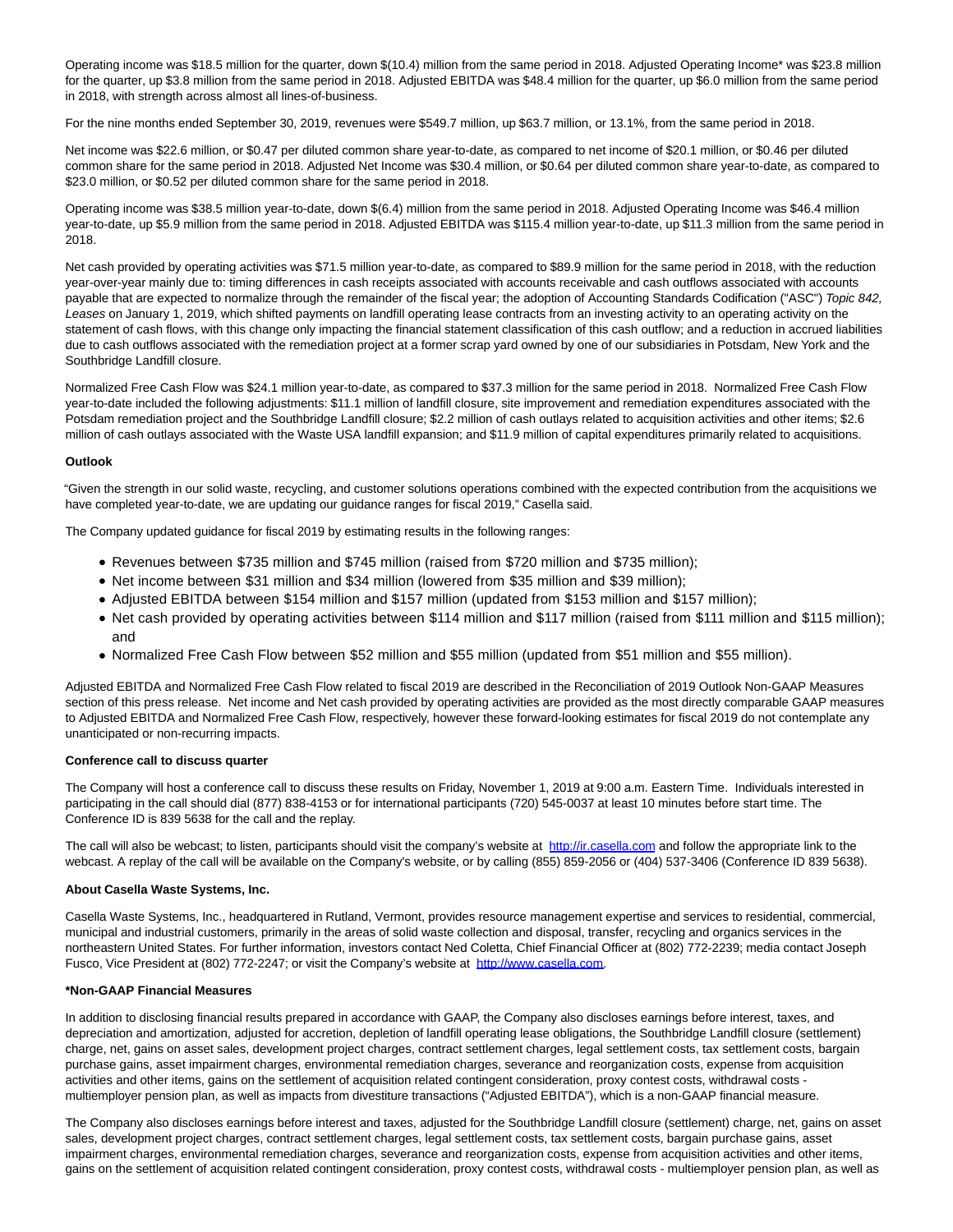impacts from divestiture transactions ("Adjusted Operating Income"), which is a non-GAAP financial measure.

The Company also discloses net income (loss), adjusted for the U.S. tax reform impact, the Southbridge Landfill closure (settlement) charge, net, gains on asset sales, development project charges, contract settlement charges, legal settlement costs, tax settlement costs, bargain purchase gains, asset impairment charges, environmental remediation charges, severance and reorganization costs, expense from acquisition activities and other items, gains on the settlement of acquisition related contingent consideration, proxy contest costs, withdrawal costs - multiemployer pension plan, impacts from divestiture transactions, losses on debt modifications and extinguishments, as well as impairment of investments ("Adjusted Net Income (Loss)"), which is a non-GAAP financial measure.

The Company also discloses Adjusted Diluted Earnings (Loss) Per Common Share, which is Adjusted Net Income (Loss) divided by Adjusted Diluted Weighted Average Shares Outstanding, which includes the dilutive effect of options and restricted / performance stock units. Adjusted Diluted Earnings (Loss) Per Common Share is a non-GAAP financial measure.

The Company also discloses net cash provided by operating activities, less capital expenditures, less payments on landfill operating lease contracts, plus proceeds from divestiture transactions, plus proceeds from the sale of property and equipment, plus proceeds from property insurance settlement, plus (less) contributions from (distributions to) noncontrolling interest holders ("Free Cash Flow"), which is a non-GAAP financial measure.

The Company also discloses Free Cash Flow plus (less) certain cash outflows (inflows) associated with landfill closure, site improvement and remediation, plus certain cash outflows associated with new contract and project capital expenditures, plus certain cash outflows associated with contract settlement costs, plus certain cash outflows associated with expense from acquisition activities and other items, plus certain cash outflows associated with capital expenditures related to acquisitions or assumption of new customers from a distressed or defunct market participant, plus (less) cash outflows (inflows) associated with certain business dissolutions, plus cash interest outflows associated with the timing of refinancing transactions, plus cash outflows associated with Waste USA landfill phase VI construction ("Normalized Free Cash Flow"), which is a non-GAAP financial measure.

The Company also discloses net cash provided by operating activities, plus changes in assets and liabilities, net of effects of acquisitions and divestitures, gains on sale of property and equipment, expense from acquisition activities and other items, withdrawal costs - multiemployer pension plan, environmental remediation charges, losses on debt modifications and extinguishments, stock based compensation expense, development project charges, the non-cash Southbridge Landfill closure charge (settlement), net, impairment of investment, operating lease right-of-use assets expense, interest expense - less amortization, provisions for income taxes, net of deferred taxes, and adjustments as allowed by the Company's credit facility agreement ("Consolidated EBITDA") and total long-term debt and finance leases, less unencumbered cash and cash equivalents in excess of \$2.0 million ("Consolidated Funded Debt, Net" and, divided by Consolidated EBITDA, the "Consolidated Net Leverage Ratio"), which are non-GAAP financial measures.

Adjusted EBITDA, Adjusted Operating Income and Adjusted Net Income (Loss) are reconciled to net income (loss); Adjusted Diluted Earnings (Loss) Per Common Share is reconciled to diluted earnings per common share; Free Cash Flow, Normalized Free Cash Flow and Consolidated EBITDA are reconciled to net cash provided by operating activities; and Consolidated Funded Debt, Net is reconciled to total long-term debt and finance leases.

The Company presents Adjusted EBITDA, Adjusted Operating Income, Adjusted Net Income (Loss), Adjusted Diluted Earnings (Loss) Per Common Share, Free Cash Flow, Normalized Free Cash Flow, Consolidated EBITDA, Consolidated Funded Debt, Net and the Consolidated Net Leverage Ratio because it considers them important supplemental measures of its performance and believes they are frequently used by securities analysts, investors and other interested parties in the evaluation of the Company's results. Management uses these non-GAAP financial measures to further understand its "core operating performance." The Company believes its "core operating performance" is helpful in understanding its ongoing performance in the ordinary course of operations. The Company believes that providing Adjusted EBITDA, Adjusted Operating Income, Adjusted Net Income (Loss), Adjusted Diluted Earnings (Loss) Per Common Share, Free Cash Flow, Normalized Free Cash Flow, Consolidated EBITDA, Consolidated Funded Debt, Net and the Consolidated Net Leverage Ratio to investors, in addition to corresponding income statement and cash flow statement measures, affords investors the benefit of viewing its performance using the same financial metrics that the management team uses in making many key decisions and understanding how the core business and its results of operations has performed. The Company further believes that providing this information allows its investors greater transparency and a better understanding of its core financial performance.

Non-GAAP financial measures are not in accordance with or an alternative for GAAP. Adjusted EBITDA, Adjusted Operating Income, Adjusted Net Income (Loss), Adjusted Diluted Earnings (Loss) Per Common Share, Free Cash Flow, Normalized Free Cash Flow, Consolidated EBITDA, Consolidated Funded Debt, Net and the Consolidated Net Leverage Ratio should not be considered in isolation from or as a substitute for financial information presented in accordance with GAAP, and may be different from Adjusted EBITDA, Adjusted Operating Income, Adjusted Net Income (Loss), Adjusted Diluted Earnings (Loss) Per Common Share, Free Cash Flow, Normalized Free Cash Flow, Consolidated EBITDA, Consolidated Funded Debt, Net and the Consolidated Net Leverage Ratio presented by other companies.

## **Safe Harbor Statement**

Certain matters discussed in this press release, including, but not limited to, the statements regarding our intentions, beliefs or current expectations concerning, among other things, our financial performance; financial condition; operations and services; prospects; growth; strategies; and guidance for fiscal 2019, are "forward-looking statements" intended to qualify for the safe harbors from liability established by the Private Securities Litigation Reform Act of 1995. These forward-looking statements can generally be identified as such by the context of the statements, including words such as "believe," "expect," "anticipate," "plan," "may," "would," "intend," "estimate," "will," "guidance" and other similar expressions, whether in the negative or affirmative. These forward-looking statements are based on current expectations, estimates, forecasts and projections about the industry and markets in which the Company operates and management's beliefs and assumptions. The Company cannot guarantee that it actually will achieve the financial results, plans, intentions, expectations or guidance disclosed in the forward-looking statements made. Such forward-looking statements, and all phases of the Company's operations, involve a number of risks and uncertainties, any one or more of which could cause actual results to differ materially from those described in its forward-looking statements.

Such risks and uncertainties include or relate to, among other things: policies adopted by China as part of its "National Sword" program that will restrict imports of recyclable materials into China and have had a material impact on the Company's financial results; the capping and closure of the Southbridge Landfill and the pending litigation relating to the Southbridge Landfill, the lawsuit relating to odors at the Ontario County Landfill, and the lawsuit relating to the North Country Landfill could result in material unexpected costs; adverse weather conditions may negatively impact the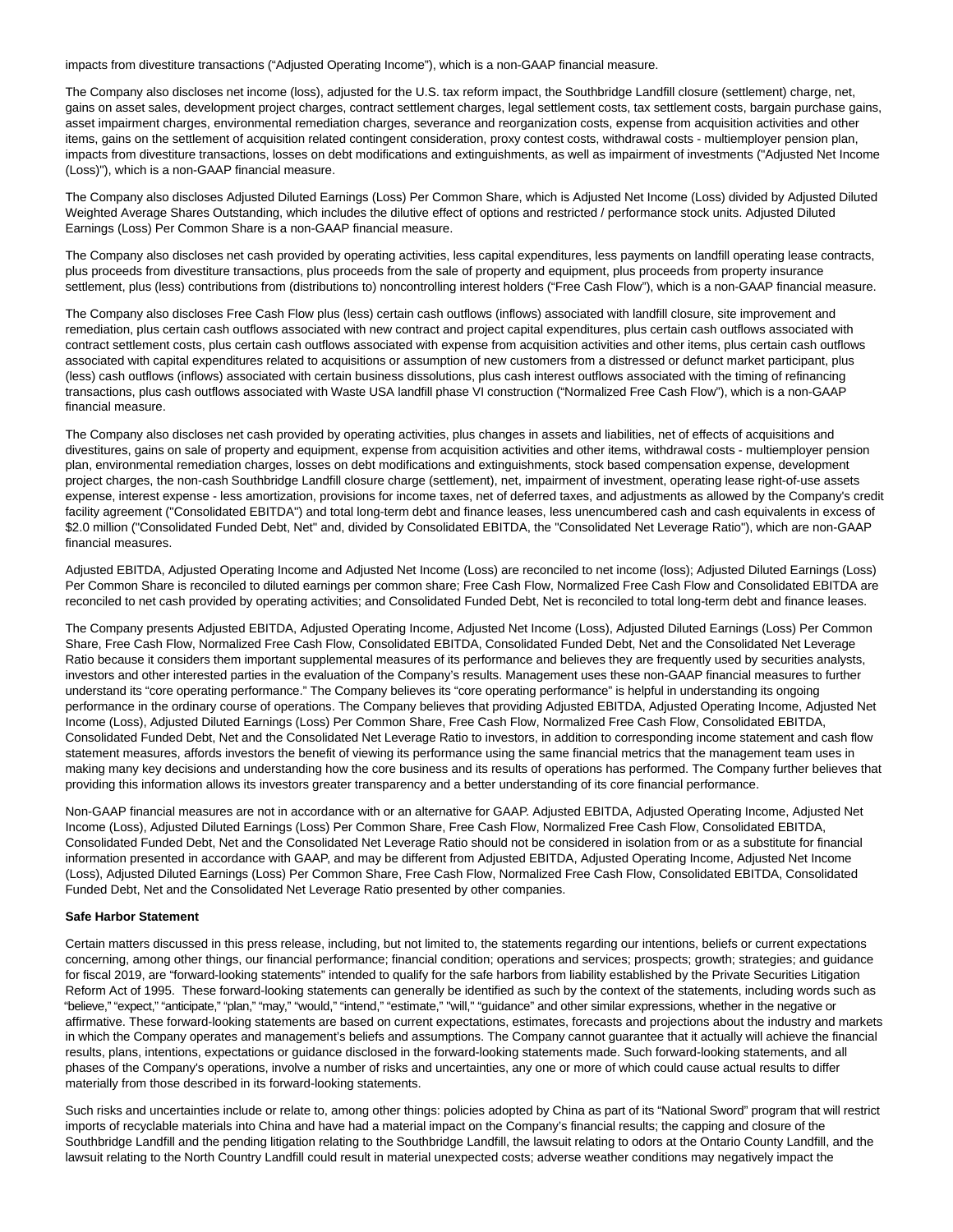Company's revenues and its operating margin; the Company may be unable to increase volumes at its landfills or improve its route profitability; the Company's need to service its indebtedness may limit its ability to invest in its business; the Company may be unable to reduce costs or increase pricing or volumes sufficiently to achieve estimated Adjusted EBITDA and other targets; landfill operations and permit status may be affected by factors outside the Company's control; the Company may be required to incur capital expenditures in excess of its estimates; fluctuations in energy pricing or the commodity pricing of its recyclables may make it more difficult for the Company to predict its results of operations or meet its estimates; the Company may be unable to achieve its acquisition or development targets on favorable pricing or at all; and the Company may incur environmental charges or asset impairments in the future.

There are a number of other important risks and uncertainties that could cause the Company's actual results to differ materially from those indicated by such forward-looking statements. These additional risks and uncertainties include, without limitation, those detailed in Item 1A, "Risk Factors" in the Company's Form 10-K for the fiscal year ended December 31, 2018, and in other filings that the Company may make with the Securities and Exchange Commission in the future.

The Company undertakes no obligation to update publicly any forward-looking statements whether as a result of new information, future events or otherwise, except as required by law.

Investors:

Ned Coletta Chief Financial Officer (802) 772-2239

Media:

Joseph Fusco Vice President (802) 772-2247 [http://www.casella.com](https://www.globenewswire.com/Tracker?data=jHt530M8C02wP8NhRi-eNdabRCHwdtVVlPfFEU_nZcefpq-f09rA5LS29ycH0eb7OLs_hAEi1dnHSPUH3VqCUqHBPACb9Vcrm1oJX7ZV4Kc=)

# **CASELLA WASTE SYSTEMS, INC. AND SUBSIDIARIES CONDENSED CONSOLIDATED STATEMENTS OF OPERATIONS (Unaudited)**

**(In thousands, except for per share data)**

|                                                       |           | <b>Three Months Ended</b><br>September 30, |           | <b>Nine Months Ended</b><br>September 30, |           |  |
|-------------------------------------------------------|-----------|--------------------------------------------|-----------|-------------------------------------------|-----------|--|
|                                                       | 2019      |                                            | 2018      | 2019                                      | 2018      |  |
| Revenues                                              | \$198,547 |                                            | \$172,832 | \$549,670                                 | \$485,936 |  |
| Operating expenses:                                   |           |                                            |           |                                           |           |  |
| Cost of operations                                    | 131,273   |                                            | 114,118   | 377,707                                   | 331,527   |  |
| General and administration                            | 22,536    |                                            | 20,545    | 67,423                                    | 62,365    |  |
| Depreciation and amortization                         | 20,940    |                                            | 18,202    | 58,144                                    | 51,572    |  |
| Withdrawal costs - multiemployer pension plan         | 3,591     |                                            |           | 3,591                                     |           |  |
| Expense from acquisition activities and other items   | 1,097     |                                            | 581       | 2,237                                     | 930       |  |
| Southbridge landfill closure charge (settlement), net | 625       |                                            | (9, 498)  | 2,097                                     | (7,740)   |  |
| Contract settlement charge                            |           |                                            |           |                                           | 2,100     |  |
| Development project charge                            |           |                                            |           |                                           | 311       |  |
|                                                       | 180,062   |                                            | 143,948   | 511,199                                   | 441,065   |  |
| Operating income                                      | 18,485    |                                            | 28,884    | 38,471                                    | 44,871    |  |
| Other expense (income):                               |           |                                            |           |                                           |           |  |
| Interest expense, net                                 | 6,169     |                                            | 6,371     | 18,562                                    | 19,186    |  |
| Loss on debt extinguishment                           |           |                                            |           |                                           | 7,352     |  |
| Other income                                          | (248)     |                                            | (166)     | (960)                                     | (597)     |  |
| Other expense, net                                    | 5,921     |                                            | 6,205     | 17,602                                    | 25,941    |  |
| Income before income taxes                            | 12,564    |                                            | 22,679    | 20,869                                    | 18,930    |  |
| Provision (benefit) for income taxes                  | 178       |                                            | 377       | (1,718)                                   | (1, 166)  |  |
| Net income                                            | \$12,386  |                                            | \$22,302  | \$22,587                                  | \$20,096  |  |
| Basic weighted average common shares outstanding      | 47,690    |                                            | 42,779    | 47,029                                    | 42,605    |  |
| Basic earnings per common share                       | \$0.26    |                                            | \$0.52    | \$0.48                                    | \$0.47    |  |
| Diluted weighted average common shares outstanding    | 48,361    |                                            | 44,175    | 47,660                                    | 43,938    |  |
| Diluted earnings per common share                     | \$0.26    |                                            | \$0.50    | \$0.47                                    | \$0.46    |  |

## **CASELLA WASTE SYSTEMS, INC. AND SUBSIDIARIES CONDENSED CONSOLIDATED BALANCE SHEETS (In thousands)**

**September 30, 2019 December 31, 2018 ASSETS (Unaudited)**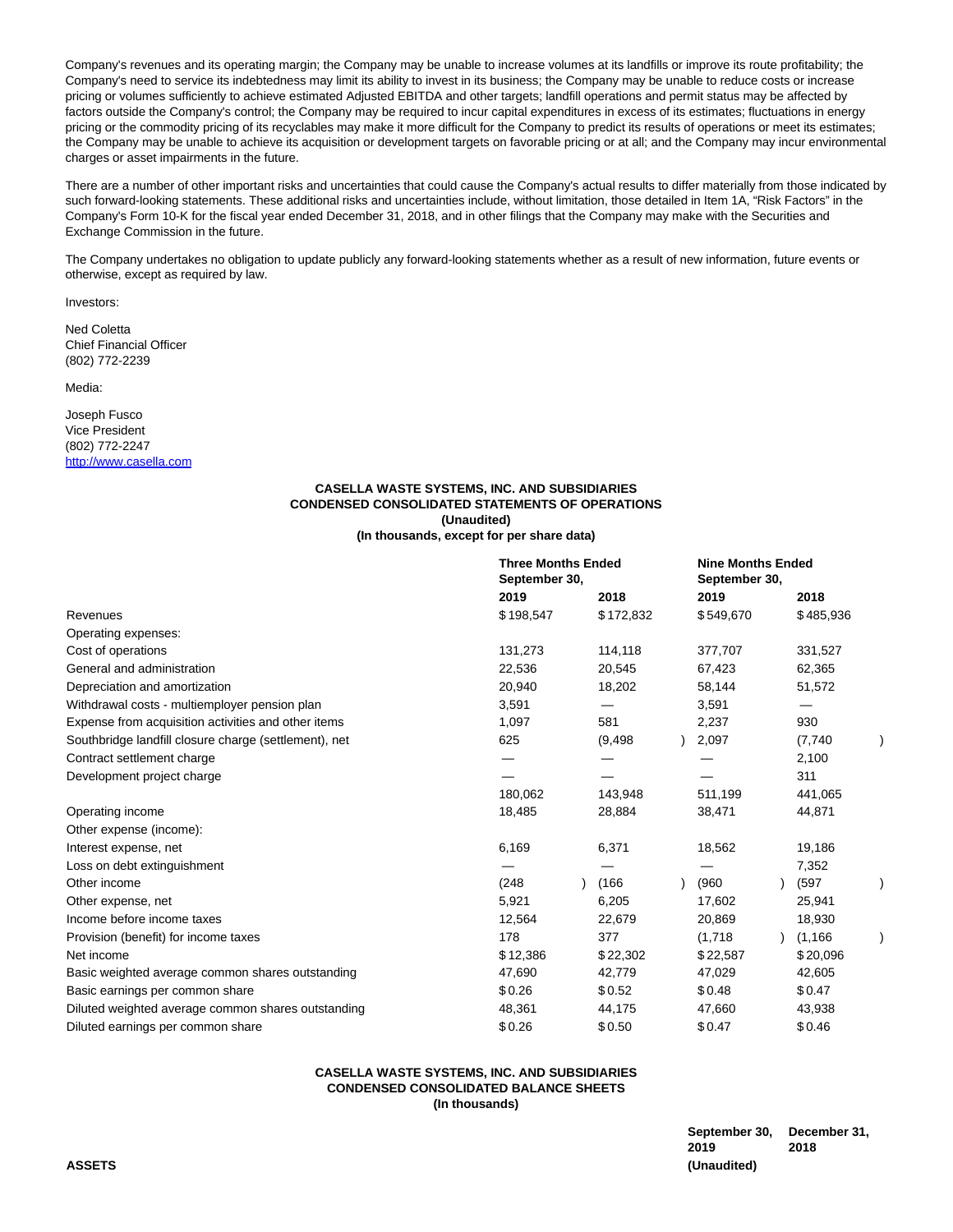| <b>CURRENT ASSETS:</b>                                                          |           |           |  |
|---------------------------------------------------------------------------------|-----------|-----------|--|
| Cash and cash equivalents                                                       | \$5,028   | \$4,007   |  |
| Accounts receivable, net of allowance for doubtful accounts                     | 89,882    | 74,937    |  |
| Other current assets                                                            | 18,881    | 18,149    |  |
| Total current assets                                                            | 113,791   | 97,093    |  |
| Property, plant and equipment, net of accumulated depreciation and amortization | 434,081   | 404,577   |  |
| Operating lease right-of-use assets                                             | 109,604   |           |  |
| Goodwill                                                                        | 184,295   | 162,734   |  |
| Intangible assets, net of accumulated amortization                              | 60,983    | 34,767    |  |
| <b>Restricted assets</b>                                                        | 1,410     | 1,248     |  |
| Cost method investments                                                         | 11,264    | 11,264    |  |
| Deferred income taxes                                                           | 8,840     | 9,594     |  |
| Other non-current assets                                                        | 11,512    | 11,133    |  |
| <b>Total assets</b>                                                             | \$935,780 | \$732,410 |  |
| LIABILITIES AND STOCKHOLDERS' EQUITY (DEFICIT)                                  |           |           |  |
| <b>CURRENT LIABILITIES:</b>                                                     |           |           |  |
| Current maturities of long-term debt and finance leases                         | \$3,571   | \$2,298   |  |
| Current operating lease liabilities                                             | 9,582     |           |  |
| Accounts payable                                                                | 59,370    | 57,289    |  |
| Other accrued liabilities                                                       | 54,436    | 51,910    |  |
| <b>Total current liabilities</b>                                                | 126,959   | 111,497   |  |
| Long-term debt and finance leases, less current portion                         | 523,975   | 542,001   |  |
| Operating lease liabilities, less current portion                               | 71,910    |           |  |
| Other long-term liabilities                                                     | 102,124   | 94,744    |  |
| Total stockholders' equity (deficit)                                            | 110.812   | (15, 832) |  |
| Total liabilities and stockholders' equity (deficit)                            | \$935,780 | \$732,410 |  |
|                                                                                 |           |           |  |

#### **CASELLA WASTE SYSTEMS, INC. AND SUBSIDIARIES CONDENSED CONSOLIDATED STATEMENTS OF CASH FLOWS (Unaudited) (In thousands)**

|                                                                                    |            | <b>Nine Months Ended</b><br>September 30, |  |
|------------------------------------------------------------------------------------|------------|-------------------------------------------|--|
|                                                                                    | 2019       | 2018                                      |  |
| Cash Flows from Operating Activities:                                              |            |                                           |  |
| Net income                                                                         | \$22,587   | \$20,096                                  |  |
| Adjustments to reconcile net income to net cash provided by operating activities:  |            |                                           |  |
| Depreciation and amortization                                                      | 58,144     | 51,572                                    |  |
| Depletion of landfill operating lease obligations                                  | 5,580      | 7,827                                     |  |
| Interest accretion on landfill and environmental remediation liabilities           | 5,310      | 4,291                                     |  |
| Amortization of debt issuance costs and discount on long-term debt                 | 1,724      | 1,875                                     |  |
| Stock-based compensation                                                           | 5,218      | 6,366                                     |  |
| Operating lease right-of-use assets expense                                        | 7,272      |                                           |  |
| Gain on sale of property and equipment                                             | (806)      | (414)                                     |  |
| Southbridge Landfill non-cash closure charge (1)                                   | 58         | 1,354                                     |  |
| Southbridge Landfill insurance recovery for investing activities                   |            | (3,506)                                   |  |
| Development project charge                                                         |            | 311                                       |  |
| Non-cash expense from acquisition activities and other items                       | 71         | 211                                       |  |
| Loss on debt extinguishment                                                        |            | 7,352                                     |  |
| Withdrawal costs - multiemployer pension plan                                      | 3,591      |                                           |  |
| Deferred income taxes                                                              | (1,267)    | 79                                        |  |
| Changes in assets and liabilities, net of effects of acquisitions and divestitures | (35, 987)  | (7,497                                    |  |
| Net cash provided by operating activities                                          | 71,495     | 89,917                                    |  |
| Cash Flows from Investing Activities:                                              |            |                                           |  |
| Acquisitions, net of cash acquired                                                 | (73, 496)  | (58, 176)                                 |  |
| Additions to property, plant and equipment                                         | (75,998)   | (51, 841)                                 |  |
| Payments on landfill operating lease contracts                                     |            | (5,006)                                   |  |
| Proceeds from sale of property and equipment                                       | 542        | 609                                       |  |
| Proceeds from Southbridge Landfill insurance recovery for investing activities     |            | 3,506                                     |  |
| Proceeds from property insurance settlement                                        | 332        | 992                                       |  |
| Net cash used in investing activities                                              | (148, 620) | (109, 916)                                |  |
|                                                                                    |            |                                           |  |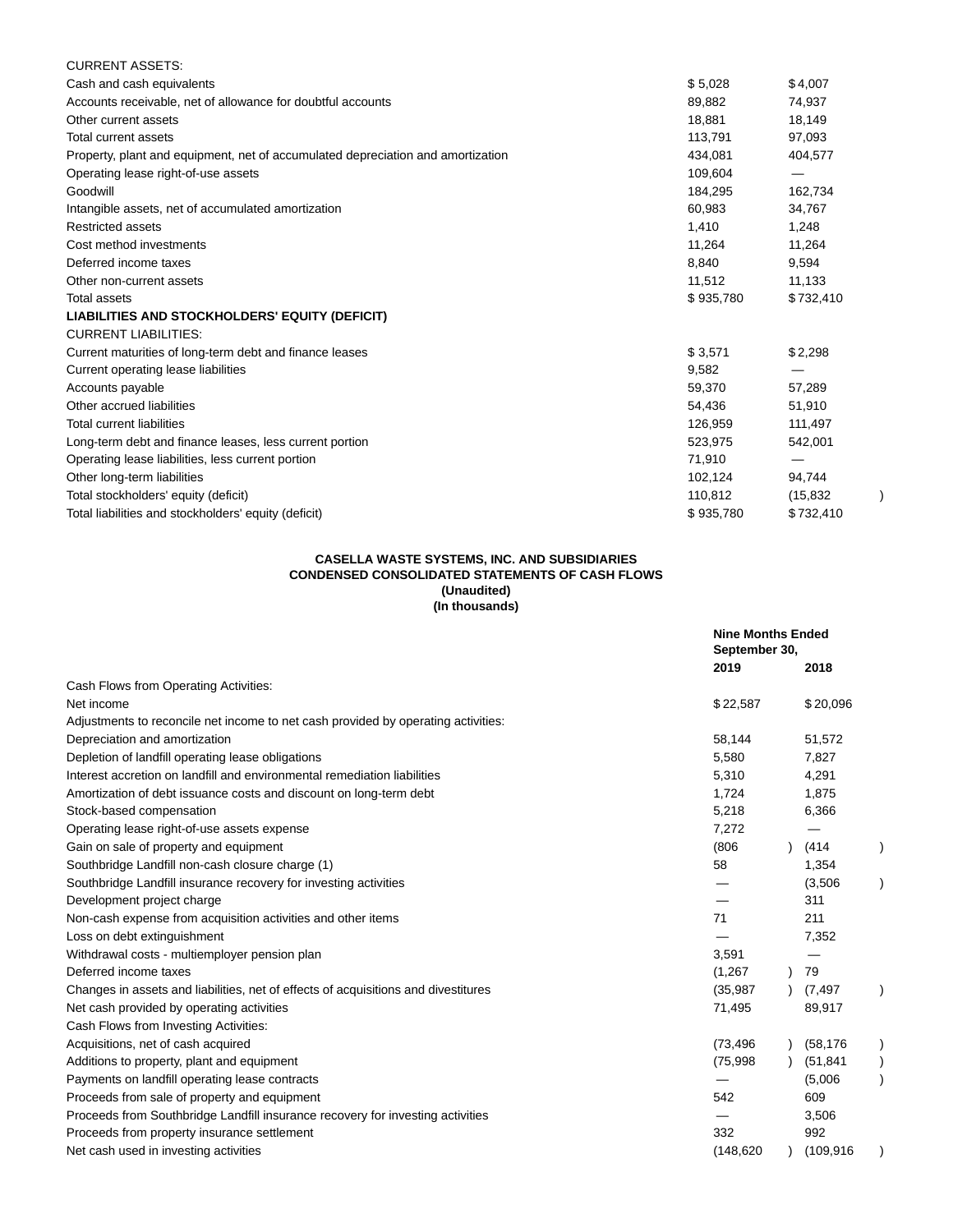| Cash Flows from Financing Activities:                                   |          |           |
|-------------------------------------------------------------------------|----------|-----------|
| Proceeds from long-term borrowings                                      | 121,500  | 566,800   |
| Principal payments on long-term debt                                    | (149,774 | (540.611) |
| Payments of debt issuance costs                                         |          | (5, 573)  |
| Proceeds from the exercise of share based awards                        | 3,355    | 471       |
| Proceeds from the public issuance of Class A Common Stock               | 100,446  |           |
| Proceeds from unregistered sale of Class A Common Stock                 | 2,619    |           |
| Net cash provided by financing activities                               | 78,146   | 21,087    |
| Net increase in cash and cash equivalents                               | 1,021    | 1,088     |
| Cash and cash equivalents, beginning of period                          | 4,007    | 1,995     |
| Cash and cash equivalents, end of period                                | \$5,028  | \$3,083   |
| Supplemental Disclosure of Cash Flow Information:                       |          |           |
| Cash interest                                                           | \$17,200 | \$16,950  |
| Cash income taxes, net of refunds                                       | \$84     | \$84      |
| Supplemental Disclosure of Non-Cash Investing and Financing Activities: |          |           |
| Non-current assets obtained through long-term obligations               | \$9,797  | \$4,342   |
| Contingent consideration from business combinations                     | $s -$    | \$2,924   |

#### **CASELLA WASTE SYSTEMS, INC. AND SUBSIDIARIES NOTES TO CONDENSED CONSOLIDATED FINANCIAL STATEMENTS (Unaudited) (In thousands)**

# **Note 1: Southbridge Landfill Closure Charge (Settlement), Net**

In June 2017, we initiated the plan to cease operations of our Southbridge Landfill and later closed it in November 2018 when Southbridge Landfill reached its final capacity. Accordingly, in the three and nine months ended September 30, 2019 and 2018, we recorded charges (settlement) associated with the closure of our Southbridge Landfill as follows:

|                                                       | <b>Three Months Ended</b><br>September 30, |            | <b>Nine Months Ended</b><br>September 30, |         |           |  |
|-------------------------------------------------------|--------------------------------------------|------------|-------------------------------------------|---------|-----------|--|
|                                                       | 2019                                       | 2018       |                                           | 2019    | 2018      |  |
| Charlton settlement charge (i)                        | $s -$                                      | $s -$      |                                           | $s -$   | \$1.216   |  |
| Legal and other costs (ii)                            | 625                                        | 502        |                                           | 2.097   | 1.044     |  |
| Recovery on insurance settlement (iii)                |                                            | (10.000)   |                                           |         | (10.000)  |  |
| Southbridge Landfill closure charge (settlement), net | \$625                                      | \$ (9.498) |                                           | \$2.097 | \$(7,740) |  |

(i) We established a reserve associated with settlement of the Town of Charlton's claim against us.

(ii) We incurred legal costs as well as other costs associated with various matters as part of the Southbridge Landfill closure.

(iii) We recorded a recovery on an environmental insurance settlement associated with the Southbridge Landfill closure.

### **CASELLA WASTE SYSTEMS, INC. AND SUBSIDIARIES RECONCILIATION OF CERTAIN NON-GAAP MEASURES (Unaudited) (In thousands)**

**Following is a reconciliation of Adjusted EBITDA and Adjusted Operating Income from Net income:**

|                                                                          | <b>Three Months Ended</b><br>September 30, |  | <b>Nine Months Ended</b><br>September 30, |  |          |  |          |  |
|--------------------------------------------------------------------------|--------------------------------------------|--|-------------------------------------------|--|----------|--|----------|--|
|                                                                          | 2019                                       |  | 2018                                      |  | 2019     |  | 2018     |  |
| Net income                                                               | \$12,386                                   |  | \$22,302                                  |  | \$22,587 |  | \$20,096 |  |
| Net income as a percentage of revenues                                   | 6.2%                                       |  | 12.9%                                     |  | 4.1%     |  | 4.1%     |  |
| Provision (benefit) for income taxes                                     | 178                                        |  | 377                                       |  | (1,718)  |  | (1, 166) |  |
| Other income                                                             | (248)                                      |  | (166)                                     |  | (960     |  | (597     |  |
| Loss on debt extinguishment                                              |                                            |  |                                           |  |          |  | 7,352    |  |
| Interest expense, net                                                    | 6,169                                      |  | 6,371                                     |  | 18,562   |  | 19,186   |  |
| Development project charge                                               |                                            |  |                                           |  |          |  | 311      |  |
| Contract settlement charge                                               |                                            |  |                                           |  |          |  | 2,100    |  |
| Southbridge Landfill closure charge (settlement), net                    | 625                                        |  | (9, 498)                                  |  | 2,097    |  | (7,740)  |  |
| Expense from acquisition activities and other items                      | 1,097                                      |  | 581                                       |  | 2,237    |  | 930      |  |
| Withdrawal costs - multiemployer pension plan                            | 3,591                                      |  |                                           |  | 3,591    |  | –        |  |
| Depreciation and amortization                                            | 20,940                                     |  | 18,202                                    |  | 58,144   |  | 51,572   |  |
| Depletion of landfill operating lease obligations                        | 1,957                                      |  | 2,834                                     |  | 5,580    |  | 7,827    |  |
| Interest accretion on landfill and environmental remediation liabilities | 1,731                                      |  | 1,429                                     |  | 5,310    |  | 4,291    |  |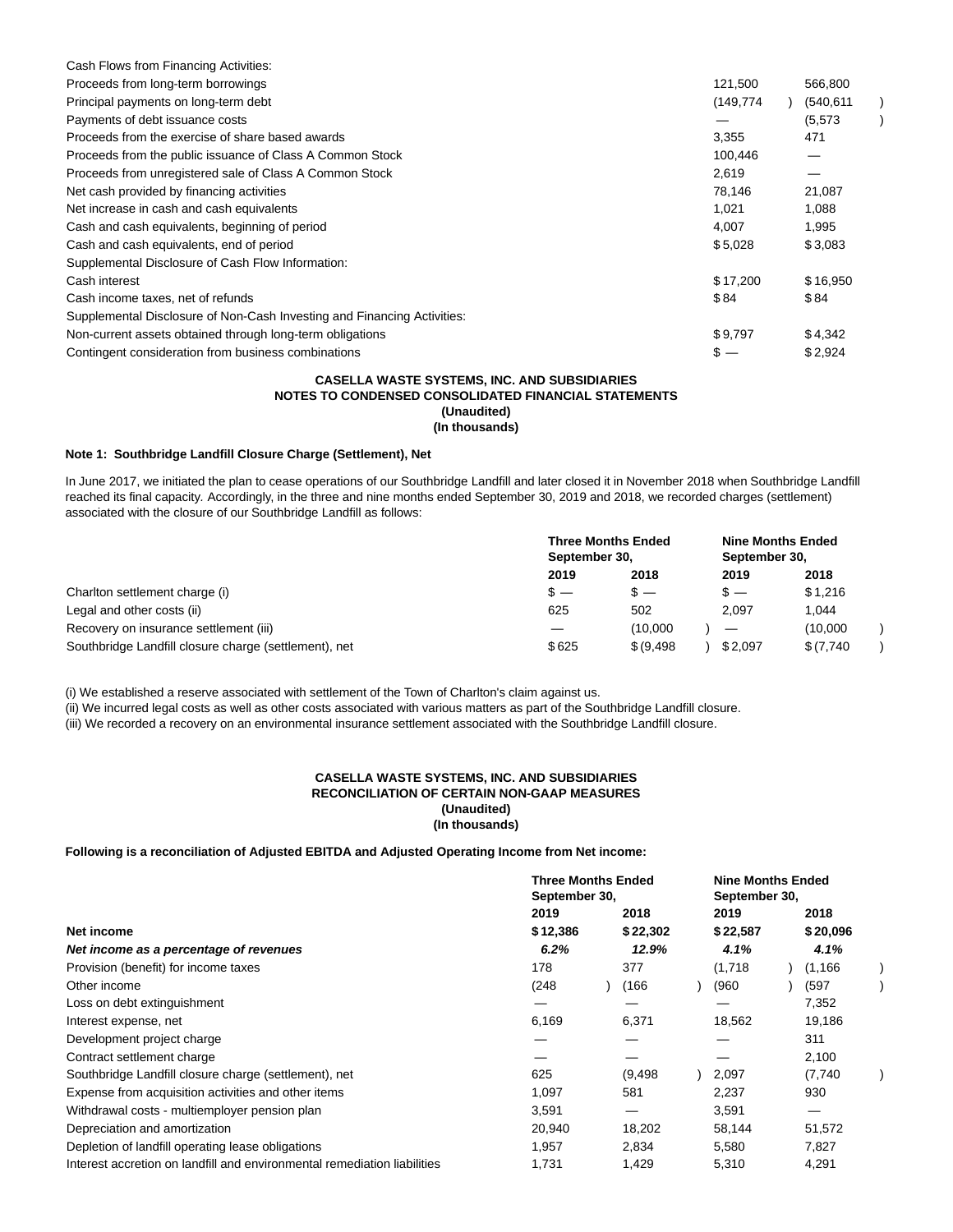| <b>Adiusted EBITDA</b>                                                   | \$48,426 | \$42,432 | \$115.430 | \$104.162 |  |
|--------------------------------------------------------------------------|----------|----------|-----------|-----------|--|
| Adjusted EBITDA as a percentage of revenues                              | 24.4%    | 24.6%    | 21.0%     | 21.4%     |  |
| Depreciation and amortization                                            | (20.940) | (18.202) | (58, 144) | (51, 572) |  |
| Depletion of landfill operating lease obligations                        | (1.957   | (2.834)  | (5,580    | (7.827    |  |
| Interest accretion on landfill and environmental remediation liabilities | (1.731   | (1.429)  | (5.310)   | (4,291)   |  |
| <b>Adjusted Operating Income</b>                                         | \$23.798 | \$19.967 | \$46,396  | \$40,472  |  |
| Adjusted Operating Income as a percentage of revenues                    | 12.0%    | 11.6%    | 8.4%      | 8.3%      |  |

**Following is a reconciliation of Adjusted Net Income from Net income:**

|                                                             | <b>Three Months Ended</b><br>September 30, |          | <b>Nine Months Ended</b><br>September 30, |          |  |
|-------------------------------------------------------------|--------------------------------------------|----------|-------------------------------------------|----------|--|
|                                                             | 2019                                       | 2018     | 2019                                      | 2018     |  |
| Net income                                                  | \$12,386                                   | \$22,302 | \$22,587                                  | \$20,096 |  |
| Loss on debt extinguishment                                 |                                            |          |                                           | 7,352    |  |
| Development project charge                                  |                                            |          |                                           | 311      |  |
| Contract settlement charge                                  |                                            |          |                                           | 2,100    |  |
| Southbridge Landfill closure charge (settlement), net       | 625                                        | (9, 498) | 2,097                                     | (7,740)  |  |
| Expense from acquisition activities and other items         | 1,097                                      | 581      | 2,237                                     | 930      |  |
| Withdrawal costs - multiemployer pension plan               | 3,591                                      |          | 3,591                                     |          |  |
| Tax effect (i)                                              | 23                                         | (2)      | (67)                                      | (29      |  |
| <b>Adjusted Net Income</b>                                  | \$17,722                                   | \$13,383 | \$30,445                                  | \$23,020 |  |
| Diluted weighted average common shares outstanding          | 48,361                                     | 44,175   | 47,660                                    | 43,938   |  |
| Dilutive effect of options and other stock awards           |                                            |          |                                           |          |  |
| Adjusted Diluted Weighted Average Common Shares Outstanding | 48,361                                     | 44,175   | 47,660                                    | 43,938   |  |
| <b>Adjusted Diluted Earnings Per Common Share</b>           | \$0.37                                     | \$0.30   | \$0.64                                    | \$0.52   |  |

(i) The aggregate tax effect of the adjustments, including any impact of deferred tax adjustments.

# **Following is a reconciliation of Adjusted Diluted Earnings Per Common Share from Diluted earnings per common share:**

|                                                       | <b>Three Months Ended</b><br>September 30, |        | <b>Nine Months Ended</b><br>September 30, |        |  |
|-------------------------------------------------------|--------------------------------------------|--------|-------------------------------------------|--------|--|
|                                                       | 2019                                       | 2018   | 2019                                      | 2018   |  |
| Diluted earnings per common share                     | \$0.26                                     | \$0.50 | \$0.47                                    | \$0.46 |  |
| Loss on debt extinguishment                           |                                            |        |                                           | 0.17   |  |
| Development project charge                            |                                            |        |                                           | 0.01   |  |
| Contract settlement charge                            |                                            |        |                                           | 0.05   |  |
| Southbridge Landfill closure charge (settlement), net | 0.01                                       | (0.21) | 0.04                                      | (0.19) |  |
| Expense from acquisition activities and other items   | 0.02                                       | 0.01   | 0.05                                      | 0.02   |  |
| Withdrawal costs - multiemployer pension plan         | 0.08                                       |        | 0.08                                      |        |  |
| Tax effect                                            |                                            |        |                                           |        |  |
| <b>Adjusted Diluted Earnings Per Common Share</b>     | \$0.37                                     | \$0.30 | \$0.64                                    | \$0.52 |  |

**Following is a reconciliation of Free Cash Flow\* and Normalized Free Cash Flow from Net cash provided by operating activities:**

|                                                          | <b>Three Months Ended</b><br>September 30, |           | <b>Nine Months Ended</b><br>September 30, |           |  |
|----------------------------------------------------------|--------------------------------------------|-----------|-------------------------------------------|-----------|--|
|                                                          | 2019                                       | 2018      | 2019                                      | 2018      |  |
| Net cash provided by operating activities (i)            | \$33,244                                   | \$41,838  | \$71.495                                  | \$89,917  |  |
| Capital expenditures                                     | (29, 339)                                  | (16, 349) | (75,998)                                  | (51, 841) |  |
| Payments on landfill operating lease contracts (i)       |                                            | (1.539)   |                                           | (5,006)   |  |
| Proceeds from sale of property and equipment             | 179                                        | 140       | 542                                       | 609       |  |
| Proceeds from property insurance settlement              | 332                                        | 992       | 332                                       | 992       |  |
| <b>Free Cash Flow</b>                                    | \$4,416                                    | \$25,082  | \$ (3,629)                                | \$34,671  |  |
| Contract settlement costs (ii)                           |                                            |           |                                           | 2,100     |  |
| Landfill closure, site improvement and remediation (iii) | 4,863                                      | (5, 402)  | 11.083                                    | (3,739)   |  |
| Expense from acquisition activities and other items (iv) | 957                                        | 551       | 2,166                                     | 689       |  |
| Non-recurring capital expenditures (v)                   | 5,882                                      | 973       | 11.912                                    | 3,578     |  |
| Waste USA landfill phase VI construction (vi)            | 2,570                                      |           | 2,570                                     |           |  |
| <b>Normalized Free Cash Flow</b>                         | \$18,688                                   | \$21,204  | \$24,102                                  | \$37,299  |  |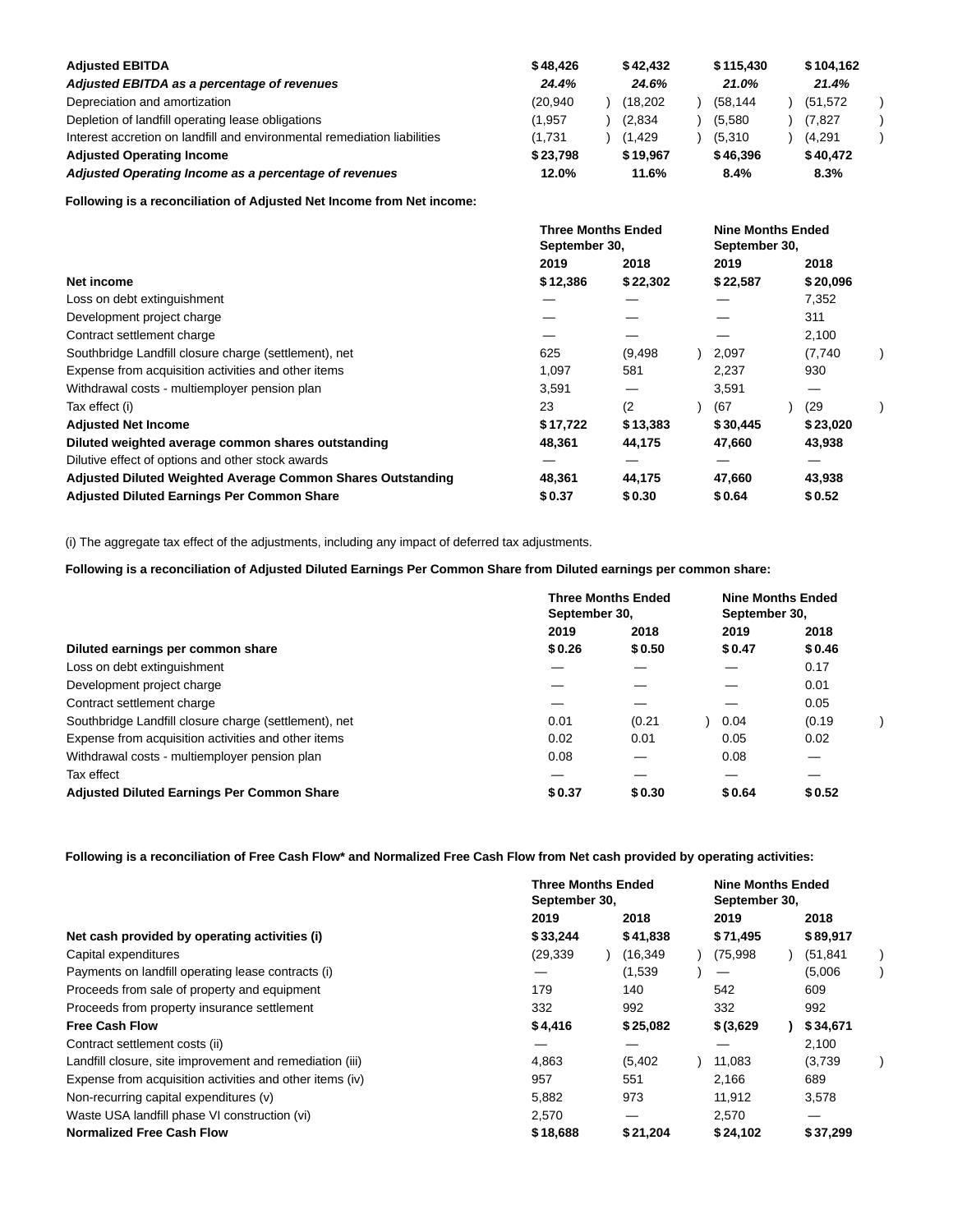(i) Effective January 1, 2019, as a part of implementing ASC Topic 842, Leases, cash payments on landfill operating lease contracts, which historically were capitalized as property, plant and equipment and presented in the Condensed Consolidated Statements of Cash Flows as cash outflows from investing activities, are classified as cash flows from operating activities that reduce net cash provided by operating activities. (ii) Includes a contract settlement cash outlay associated with exiting a contract.

(iii) Includes cash outlays associated with the Southbridge Landfill closure and the Potsdam, New York environmental site remediation.

(iv) Includes cash outlays associated with acquisition activities and other items.

(v) Includes capital expenditures related to acquisitions and other non-recurring items.

(vi) Includes capital expenditures related to Waste USA landfill phase VI development.

#### **Following is the Consolidated Net Leverage Ratio\* and the reconciliations of Consolidated Funded Debt, Net\* from long-term debt and finance leases and Consolidated EBITDA\* from Net cash provided by operating activities:**

|                                     | <b>Twelve Months Ended</b> | <b>Covenant Requirement at</b> |
|-------------------------------------|----------------------------|--------------------------------|
|                                     | <b>September 30, 2019</b>  | <b>September 30, 2019</b>      |
| Consolidated Net Leverage Ratio (i) | 3.24                       | 4.50                           |

(i) Our credit agreement requires us to maintain a maximum consolidated net leverage ratio, to be measured at the end of each fiscal quarter ("Consolidated Net Leverage Ratio"). The Consolidated Net Leverage Ratio is calculated as consolidated long-term debt and finance leases, net of unencumbered cash and cash equivalents in excess of \$2,000 ("Consolidated Funded Debt, Net", calculated at \$533,744 as of September 30, 2019, or \$536,772 of consolidated long-term debt and finance leases, less \$3,028 of cash and cash equivalents in excess of \$2,000 as of September 30, 2019), divided by consolidated EBITDA as defined by our credit agreement ("Consolidated EBITDA"). Consolidated EBITDA is based on operating results for the twelve months preceding the measurement date of September 30, 2019. A reconciliation of Consolidated EBITDA from Net cash provided by operating activities is as follows:

|                                                                                    | <b>Twelve Months</b><br><b>Ended</b><br>September 30,<br>2019 |
|------------------------------------------------------------------------------------|---------------------------------------------------------------|
| Net cash provided by operating activities                                          | \$102,412                                                     |
| Changes in assets and liabilities, net of effects of acquisitions and divestitures | 33,830                                                        |
| Gain on sale of property and equipment                                             | 884                                                           |
| Expense from acquisition activities and other items                                | (617)                                                         |
| Withdrawal costs - multiemployer pension plan                                      | (3,591)                                                       |
| Southbridge landfill non-cash closure charge                                       | (14, 883)                                                     |
| Impairment of investment                                                           | (1,069)                                                       |
| Operating lease right-of-use assets expense                                        | (7, 272)                                                      |
| Stock based compensation                                                           | (7, 297)                                                      |
| Interest expense, less amortization of debt issuance costs                         | 23,498                                                        |
| Benefit for income taxes, net of deferred income taxes                             | (840)                                                         |
| Adjustments as allowed by the credit agreement                                     | 39,608                                                        |
| <b>Consolidated EBITDA</b>                                                         | \$164,663                                                     |

### **CASELLA WASTE SYSTEMS, INC. AND SUBSIDIARIES RECONCILIATION OF 2019 OUTLOOK NON-GAAP MEASURES (Unaudited) (In thousands)**

**Following is a reconciliation of the Company's estimated Adjusted EBITDA from estimated Net income for the fiscal year ending December 31, 2019:**

|                                                                          | (Estimated) Fiscal Year  |
|--------------------------------------------------------------------------|--------------------------|
|                                                                          | Ending December 31, 2019 |
| Net income                                                               | $$31,000 - $34,000$      |
| Benefit for income taxes                                                 | (1,500)                  |
| Other income                                                             | (1,000)                  |
| Interest expense, net                                                    | 25,000                   |
| Expense from acquisition activities and other items                      | 2.200                    |
| Southbridge Landfill closure charge                                      | 2.200                    |
| Withdrawal costs - multiemployer pension plan                            | 3.600                    |
| Depreciation and amortization                                            | 79.000                   |
| Depletion of landfill operating lease obligations                        | 7.500                    |
| Interest accretion on landfill and environmental remediation liabilities | 6.000                    |
| <b>Adiusted EBITDA</b>                                                   | \$154,000 - \$157,000    |

**Following is a reconciliation of the Company's estimated Free Cash Flow and estimated Normalized Free Cash Flow from estimated Net cash provided by operating activities:**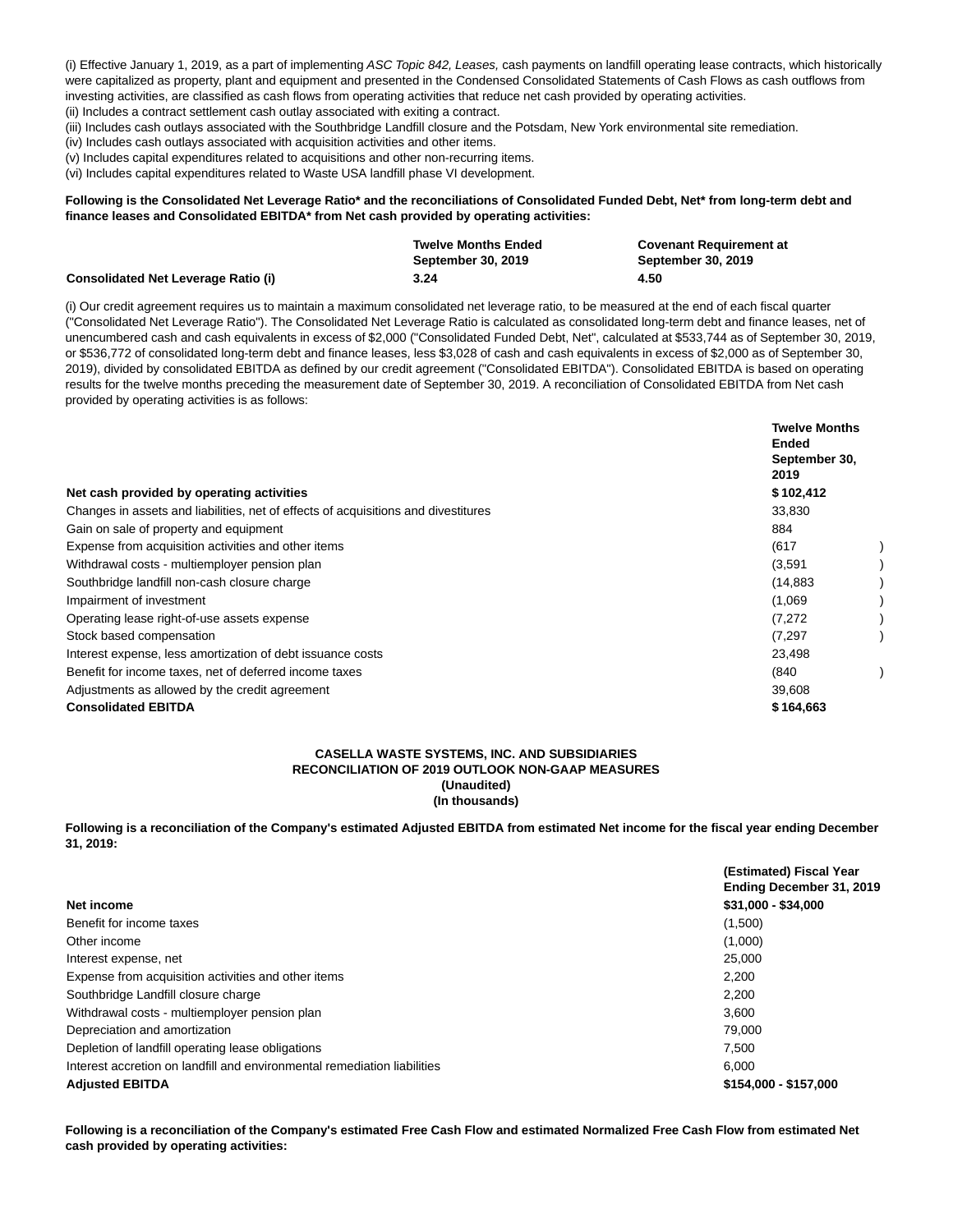|                                                                      | (Estimated) Fiscal Year<br>Ending December 31, 2019 |
|----------------------------------------------------------------------|-----------------------------------------------------|
| Net cash provided by operating activities (i)                        | \$114,000 - \$117,000                               |
| Capital expenditures                                                 | (98,000)                                            |
| Proceeds from sale of property and equipment                         | 600                                                 |
| Proceeds from property insurance settlement                          | 400                                                 |
| <b>Free Cash Flow</b>                                                | $$17,000 - $20,000$                                 |
| Landfill closure, site improvement and remediation expenditures (ii) | 13.000                                              |
| Expense from acquisition activities and other items (iii)            | 2.200                                               |
| Waste USA landfill phase VI construction (iv)                        | 5.200                                               |
| Non-recurring capital expenditures (v)                               | 14.600                                              |
| <b>Normalized Free Cash Flow</b>                                     | $$52,000 - $55,000$                                 |

(i) Effective January 1, 2019, as a part of implementing ASC Topic 842, Leases, cash payments on landfill operating lease contracts, which historically were capitalized as property, plant and equipment and presented in the Condensed Consolidated Statements of Cash Flows as cash outflows from investing activities, are classified as cash flows from operating activities that reduce net cash provided by operating activities.

(ii) Includes cash outlays associated with the Southbridge Landfill closure and the Potsdam, New York environmental site remediation.

(iii) Includes cash outlays associated with acquisition activities and other items.

(iv) Includes capital expenditures related to Waste USA landfill phase VI development.

(v) Includes capital expenditures related to acquisitions and other non-recurring items.

# **CASELLA WASTE SYSTEMS, INC. AND SUBSIDIARIES SUPPLEMENTAL DATA TABLES (Unaudited) (In thousands)**

**Amounts of total revenues attributable to services provided for the three and nine months ended September 30, 2019 and 2018 are as follows:**

|                        | Three Months Ended September 30, |                               |   |             |                               |   |  |
|------------------------|----------------------------------|-------------------------------|---|-------------|-------------------------------|---|--|
| Collection             | 2019                             | % of Total<br><b>Revenues</b> |   | 2018        | % of Total<br><b>Revenues</b> |   |  |
|                        | \$98,966                         | 49.8                          |   | % \$79,611  | 46.1                          | % |  |
| Disposal               | 50.552                           | 25.5                          | % | 48,737      | 28.2                          | % |  |
| Power generation       | 808                              | 0.4                           |   | % 920       | 0.5                           | % |  |
| Processing             | 2.640                            | 1.3                           |   | % 2,079     | 1.2                           | % |  |
| Solid waste operations | 152,966                          | 77.0                          |   | % 131,347   | 76.0                          | % |  |
| Organics               | 14,166                           | 7.2                           |   | % 13,413    | 7.8                           | % |  |
| Customer solutions     | 20,689                           | 10.4                          |   | % 17,195    | 9.9                           | % |  |
| Recycling              | 10,726                           | 5.4                           | % | 10.877      | 6.3                           | % |  |
| <b>Total revenues</b>  | \$198,547                        | 100.0                         |   | % \$172,832 | 100.0                         | % |  |

|                        | Nine Months Ended September 30, |                               |   |             |                               |   |  |  |
|------------------------|---------------------------------|-------------------------------|---|-------------|-------------------------------|---|--|--|
| Collection             | 2019                            | % of Total<br><b>Revenues</b> |   | 2018        | % of Total<br><b>Revenues</b> |   |  |  |
|                        | \$274,111                       | 49.9                          |   | % \$220,650 | 45.4                          | % |  |  |
| Disposal               | 134.746                         | 24.5                          | % | 136,217     | 28.0                          | % |  |  |
| Power generation       | 2,655                           | 0.5                           |   | % 4,014     | 0.8                           | % |  |  |
| Processing             | 5.426                           | 1.0                           |   | % 5,847     | 1.3                           | % |  |  |
| Solid waste operations | 416,938                         | 75.9                          |   | % 366,728   | 75.5                          | % |  |  |
| Organics               | 42,668                          | 7.7                           | % | 40,259      | 8.3                           | % |  |  |
| Customer solutions     | 58.058                          | 10.6                          |   | % 48,315    | 9.9                           | % |  |  |
| Recycling              | 32.006                          | 5.8                           |   | % 30.634    | 6.3                           | % |  |  |
| <b>Total revenues</b>  | \$549,670                       | 100.0                         | % | \$485,936   | 100.0                         | % |  |  |

**Components of revenue growth for the three months ended September 30, 2019 compared to the three months ended September 30, 2018 are as follows:**